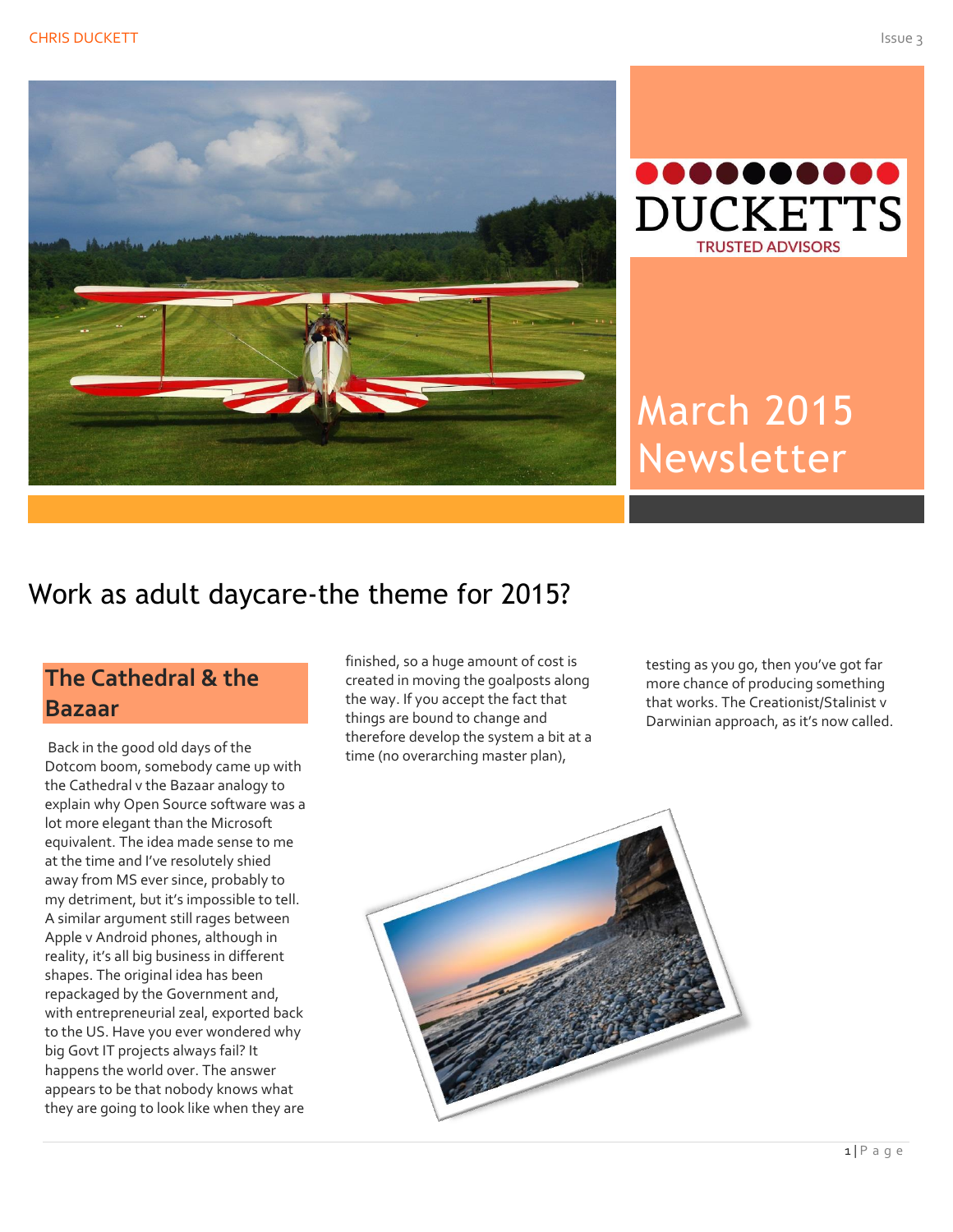

#### **Random fact**

.

As a man fascinated by the concept of mega-cities (I've never got over Bladerunner), I was struck by the total irrelevance of Hereford to the rest of the world. We've got a large town with a population of 60,000+. This compares with 15m in London and an astonishing 37.5m in Tokyo. The whole population of Scotland is 6m or so. But, I know where I'd rather live.



#### **All change again**

I'm sorry to have to announce that Tamsin is leaving us shortly – to go and live in France.

That means we have a vacancy for a PA. If anybody knows anybody who might be interested in the job, please let me know.

# **Positivity-per Phil Olley**

I try, but I just can't match this:

"How do you get from Woeful to World Class?

You go via Wonderful.

How?

Well, the key is to get the momentum going in the right direction.

 $50<sub>0</sub>$ 

Let's start with the positives, just to get the mindset right."

He should go far.

#### **Is Sport the answer?**

Over time, I've regurgitated various models of behaviour based on comparisons with sport ("performance"), but I've never been truly convinced of the applicability to business. That doesn't stop various folk making money out of the attempt:

Lane 4

[http://www.lane4performance.c](http://www.lane4performance.com/) [om/](http://www.lane4performance.com/)

Energy Project

<http://theenergyproject.com/>

Personal Best International

<http://www.personal-best.com/>

Inner game

<http://theinnergame.com/>

According to the Sage of Bishopswood, they should all focus on:

Awareness

- Application
- Achievement

But tend to deal with the first at the expense of the second and third.

However, that doesn't stop management training at CDL from including extensive viewing of Welsh rugby matches of the 1970s. Gav needs to understand his heritage better: the rest of us can actually remember them. (I wanted to be like JPR Williams – because he always had his socks rolled down.)

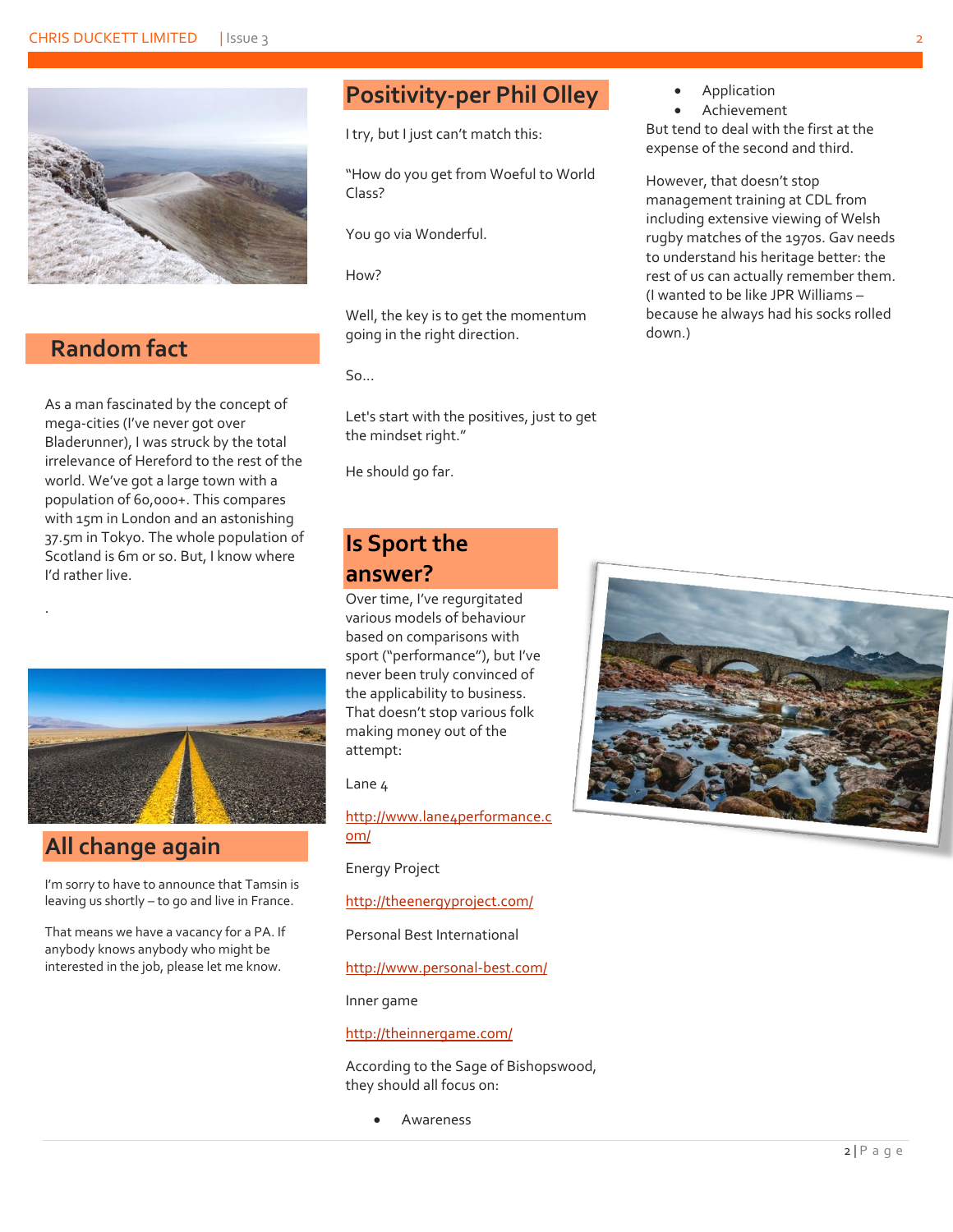

#### **Antifragile:**

This idea turned up in Ady's newsletter via the Art of Manliness website:

[http://www.artofmanliness.com/2013/12](http://www.artofmanliness.com/2013/12/03/beyond-sissy-resilience-on-becoming-antifragile/?mc_cid=606661a889&mc_eid=fad1b855ef&utm_source=January+Newsletter&utm_campaign=JanuaryNewsletter&utm_medium=email) [/03/beyond-sissy-resilience-on](http://www.artofmanliness.com/2013/12/03/beyond-sissy-resilience-on-becoming-antifragile/?mc_cid=606661a889&mc_eid=fad1b855ef&utm_source=January+Newsletter&utm_campaign=JanuaryNewsletter&utm_medium=email)[becoming-](http://www.artofmanliness.com/2013/12/03/beyond-sissy-resilience-on-becoming-antifragile/?mc_cid=606661a889&mc_eid=fad1b855ef&utm_source=January+Newsletter&utm_campaign=JanuaryNewsletter&utm_medium=email)

#### **More auto-enrolment (compulsory)**

We've now reached the stage where relatively modest companies (50+ employees) are running through the process. Most are coping quite happily, subject to initial problems with data formats etc. but these companies have got reasonable HR resources and access to expertise at a price. The more alarming development is the appearance of 12 month warning notices for very small businesses. For example, I've recently handled a notice for a farming partnership where both partners are 75+ and the sole employee is 67. The employee could opt in and the partnership would then have to set up a scheme for him, although it wouldn't be obliged to contribute. In practice, the only real problem is how to tell the Regulator that we don't want to play. The lesson is therefore that you will need to deal with whatever the Regulator sends you according to his (her?) rules and timeframe.

[antifragile/?mc\\_cid=606661a889&mc\\_ei](http://www.artofmanliness.com/2013/12/03/beyond-sissy-resilience-on-becoming-antifragile/?mc_cid=606661a889&mc_eid=fad1b855ef&utm_source=January+Newsletter&utm_campaign=JanuaryNewsletter&utm_medium=email) [d=fad1b855ef&utm\\_source=January+Ne](http://www.artofmanliness.com/2013/12/03/beyond-sissy-resilience-on-becoming-antifragile/?mc_cid=606661a889&mc_eid=fad1b855ef&utm_source=January+Newsletter&utm_campaign=JanuaryNewsletter&utm_medium=email) [wsletter&utm\\_campaign=JanuaryNewsl](http://www.artofmanliness.com/2013/12/03/beyond-sissy-resilience-on-becoming-antifragile/?mc_cid=606661a889&mc_eid=fad1b855ef&utm_source=January+Newsletter&utm_campaign=JanuaryNewsletter&utm_medium=email) [etter&utm\\_medium=email](http://www.artofmanliness.com/2013/12/03/beyond-sissy-resilience-on-becoming-antifragile/?mc_cid=606661a889&mc_eid=fad1b855ef&utm_source=January+Newsletter&utm_campaign=JanuaryNewsletter&utm_medium=email)

It's a précis of "Things that Gain from Disorder" by our old friend Nassim Nicholas Taleb – the Black Swan guy.

The Boyscout got so carried away with the article that he bought me the book – nearly 500 pages of the smallest type I've ever seen. The basic idea is straightforward enough: there is no word for the opposite of "fragile" – "robust" implies a system that withstands stress, but doesn't gain from it – so Taleb invented the word "antifragile". [And the spell-checker hates it.] Lots of valid examples, but I get the feeling that he's making a point for the sake of it.

#### **Great name for divorce lawyers:**

Ditcher, Quick & Hyde

Surely not a sense of humour in the legal profession?

#### [http://gordonlutton.co.uk/blog/general/it-s](http://gordonlutton.co.uk/blog/general/it-s-divorce-monday.html)[divorce-monday.html](http://gordonlutton.co.uk/blog/general/it-s-divorce-monday.html)

The accountant equivalent – Duckett & Fudge, or maybe Fudgit & Duck?

#### **Robots take over**

There was a big piece in the Sunday Times on the rapidly approaching collapse of the professional classes: the algorithms needed to handle big data are rather good at giving complex advice. Apparently, we should all retrain as gardeners and plumbers before we get "disintermediated" (Silicon Valley word) by digital technology. I would be considerably more worried if anybody ever took my advice. The key to professional services is to help dig people out of problems they should never have got themselves into in the first place, without ever implying that you told them so.

For the theory, try "The Internet is Not the Answer" by Andrew Keen.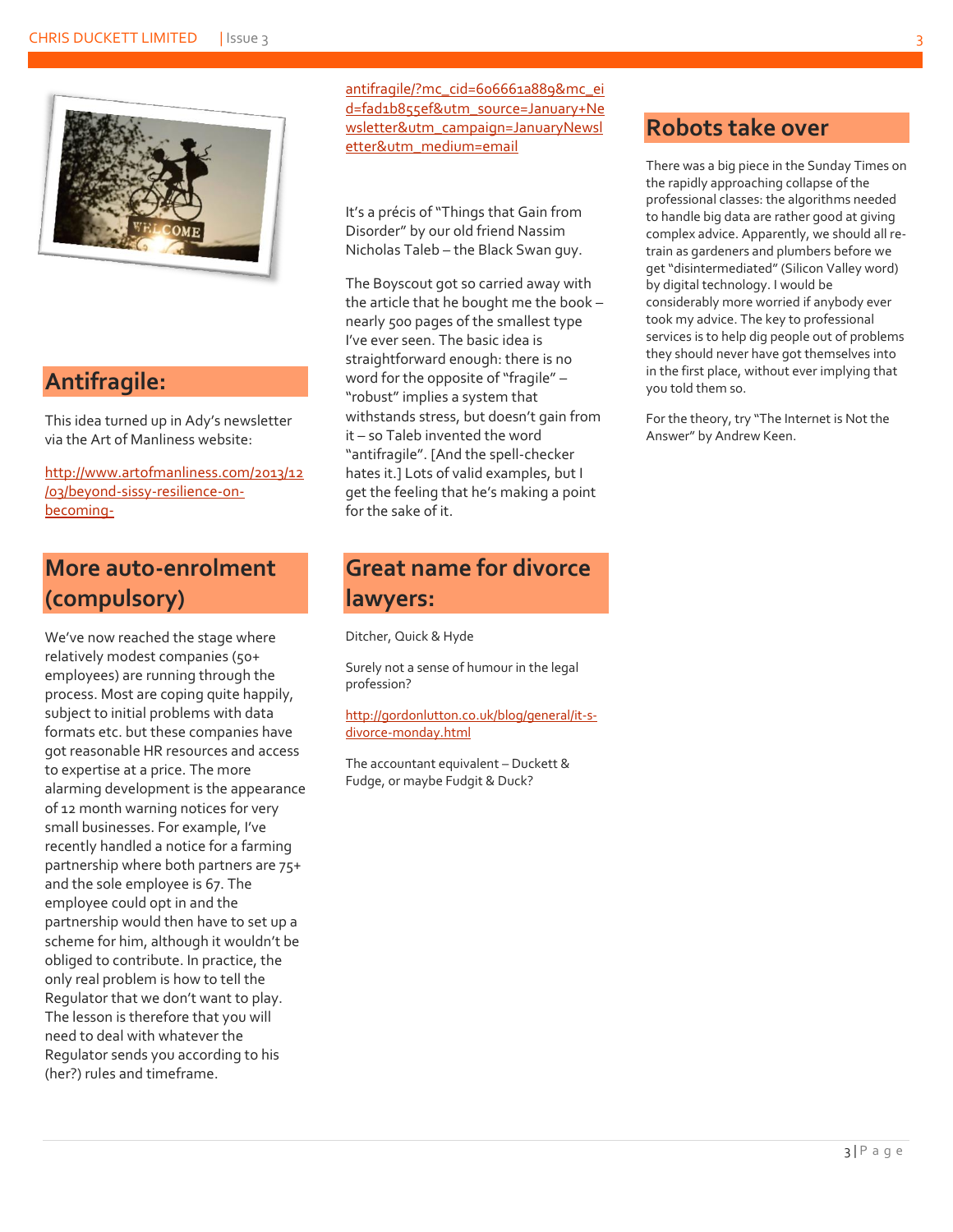As many of you will know, I've always been nervous of pensions, primarily because they can be raided at will by politicians, as happened with Gordon Brown. The changes that are due in April make pension planning a viable option again and I have personally dipped my toe in the water and generally talked through the possibilities with clients. The real attraction is that you no longer need to buy an annuity when you take your pension and there is therefore a much betterchance of getting your own money back (subject to whatever costs the industry invents along the way). Then the Labour Party announced a tax raid on pensions to fund University fee reductions and I'm headed for square one.

### **Disclaimer**

Samual Johnson: To be unhappy at home is the result of all ambition.